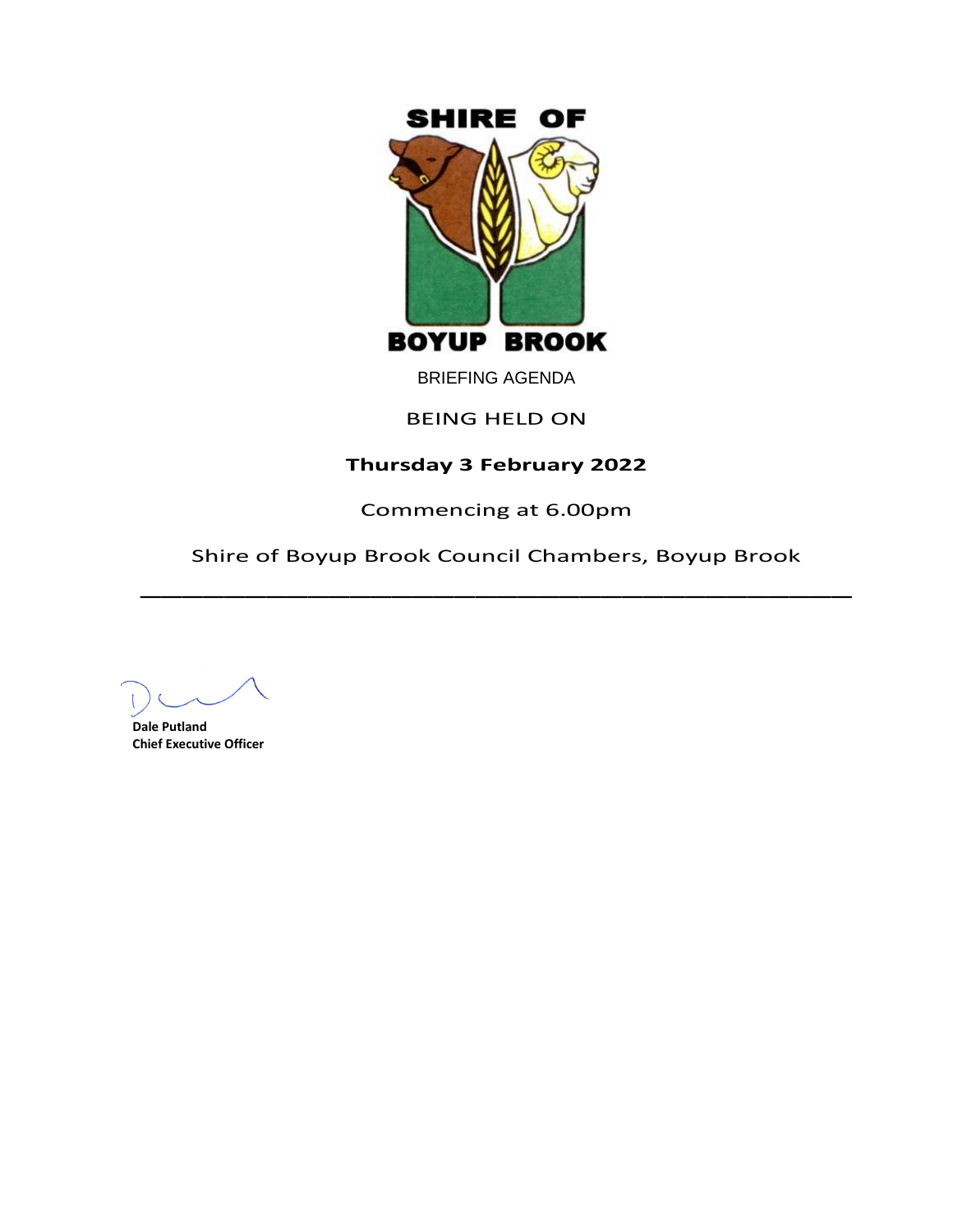#### **TABLE OF CONTENTS**

| 1.                       |                                                                                                       |  |
|--------------------------|-------------------------------------------------------------------------------------------------------|--|
| 2.                       | RECORD OF ATTENDANCE/APOLOGIES/LEAVE OF ABSENCE PREVIOUSLY APPROVED 3                                 |  |
| 3.                       | RESPONSE TO PREVIOUS PUBLIC QUESTIONS TAKEN ON NOTICE 3                                               |  |
| 4.                       |                                                                                                       |  |
| 5.                       |                                                                                                       |  |
| 6.                       |                                                                                                       |  |
| 7.<br>7.1                |                                                                                                       |  |
| 8.                       |                                                                                                       |  |
| 9.                       |                                                                                                       |  |
| 10.                      |                                                                                                       |  |
| 10.1                     |                                                                                                       |  |
| 10.2<br>10.2.1<br>10.2.2 |                                                                                                       |  |
| 10.3                     |                                                                                                       |  |
| 10.4.1                   | Warren Blackwood Alliance of Councils Climate Change Impact Reference Group - Nomination of 2 Council |  |
| 10.4.2                   |                                                                                                       |  |
|                          |                                                                                                       |  |
|                          |                                                                                                       |  |
|                          |                                                                                                       |  |
|                          | 13 URGENT BUSINESS BY APPROVAL OF THE PRESIDENT OR A MAJORITY OF  14                                  |  |
|                          |                                                                                                       |  |
|                          |                                                                                                       |  |
| 15                       |                                                                                                       |  |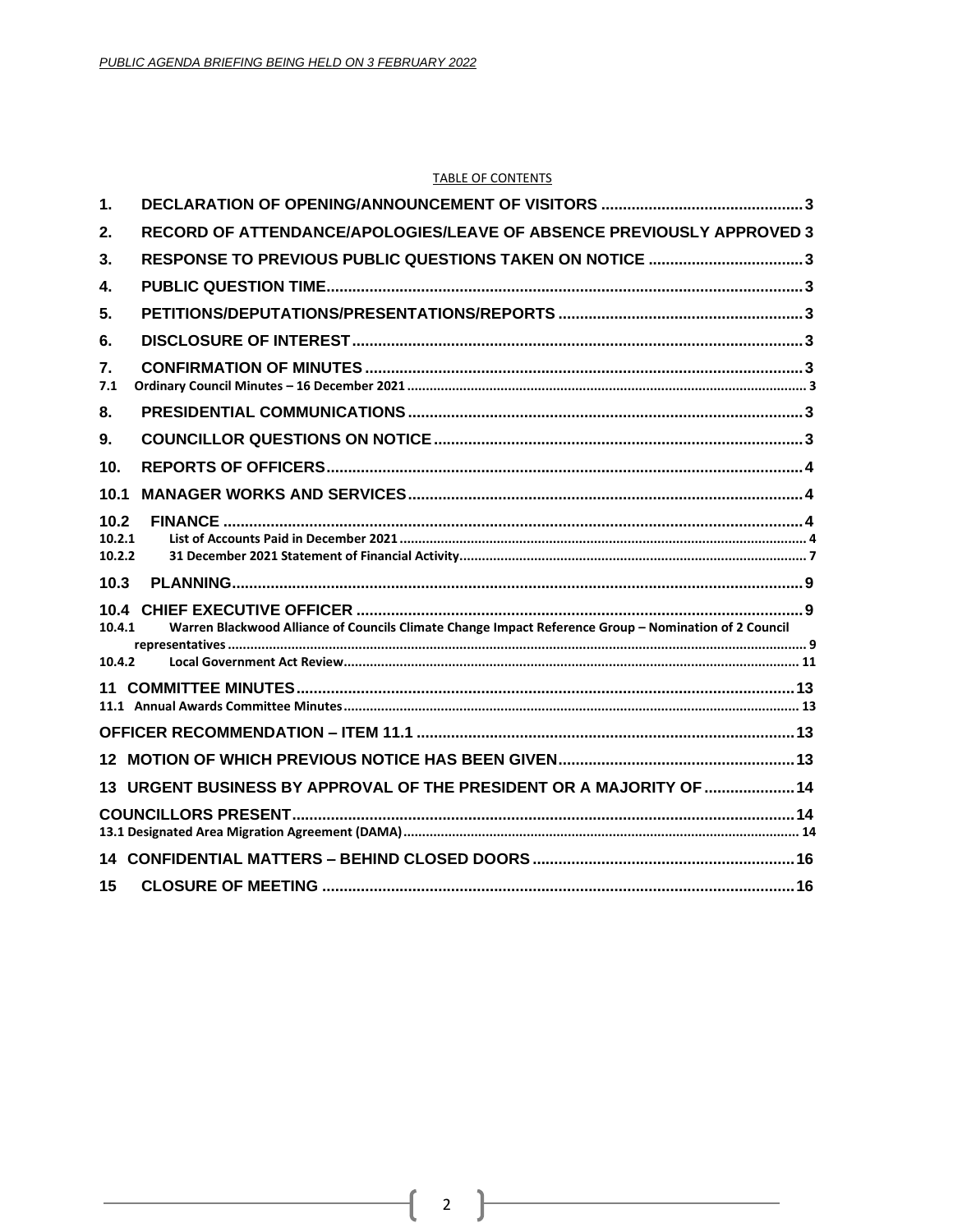# <span id="page-2-0"></span>**1. DECLARATION OF OPENING/ANNOUNCEMENT OF VISITORS**

*We acknowledge and pay our respects to the traditional custodians of the land on which we meet and work.*

# <span id="page-2-1"></span>**2. RECORD OF ATTENDANCE/APOLOGIES/LEAVE OF ABSENCE PREVIOUSLY APPROVED**

| <b>PRESENT:</b> | <b>Shire President</b>                                                                                                                                                                                                                                                                                                                                            | <b>Richard Walker</b>   |
|-----------------|-------------------------------------------------------------------------------------------------------------------------------------------------------------------------------------------------------------------------------------------------------------------------------------------------------------------------------------------------------------------|-------------------------|
|                 | Deputy Shire President                                                                                                                                                                                                                                                                                                                                            | Helen O'Connell         |
|                 | Councillor                                                                                                                                                                                                                                                                                                                                                        | Sarah Alexander         |
|                 |                                                                                                                                                                                                                                                                                                                                                                   | Steele Alexander        |
|                 |                                                                                                                                                                                                                                                                                                                                                                   | Philippe Kaltenrieder   |
|                 |                                                                                                                                                                                                                                                                                                                                                                   | Darren E King           |
|                 |                                                                                                                                                                                                                                                                                                                                                                   | Kevin J Moir            |
|                 |                                                                                                                                                                                                                                                                                                                                                                   | Adrian Price            |
|                 |                                                                                                                                                                                                                                                                                                                                                                   | <b>Charles Caldwell</b> |
|                 | $\bigcap_{i=1}^n \bigcup_{i=1}^n \bigcap_{i=1}^n \bigcup_{i=1}^n \bigcup_{i=1}^n \bigcup_{i=1}^n \bigcup_{i=1}^n \bigcup_{i=1}^n \bigcup_{i=1}^n \bigcup_{i=1}^n \bigcup_{i=1}^n \bigcup_{i=1}^n \bigcup_{i=1}^n \bigcup_{i=1}^n \bigcup_{i=1}^n \bigcup_{i=1}^n \bigcup_{i=1}^n \bigcup_{i=1}^n \bigcup_{i=1}^n \bigcup_{i=1}^n \bigcup_{i=1}^n \bigcup_{i=1}^n$ | المستقلحات والمتلاح     |

| <b>Chief Executive Officer</b> | Dale Putland |
|--------------------------------|--------------|
| Manager Works & Services       | Wayne Butler |
| Executive Assistant            | Maria Lane   |

LEAVE OF ABSENCE: APOLOGIES:

MEMBERS OF PUBLIC:

- <span id="page-2-2"></span>**3. RESPONSE TO PREVIOUS PUBLIC QUESTIONS TAKEN ON NOTICE**
- <span id="page-2-3"></span>**4. PUBLIC QUESTION TIME**
- <span id="page-2-4"></span>**5. PETITIONS/DEPUTATIONS/PRESENTATIONS/REPORTS**
- <span id="page-2-5"></span>**6. DISCLOSURE OF INTEREST**
- <span id="page-2-7"></span><span id="page-2-6"></span>**7. CONFIRMATION OF MINUTES**
	- **7.1 Ordinary Council Minutes – 16 December 2021**

# **OFFICER RECOMMENDATION – ITEM 7.1**

**That the minutes of the Ordinary Council Meeting held on Thursday 16 December 2021 be confirmed as an accurate record.**

- <span id="page-2-8"></span>**8. PRESIDENTIAL COMMUNICATIONS**
- <span id="page-2-9"></span>**9. COUNCILLOR QUESTIONS ON NOTICE**

3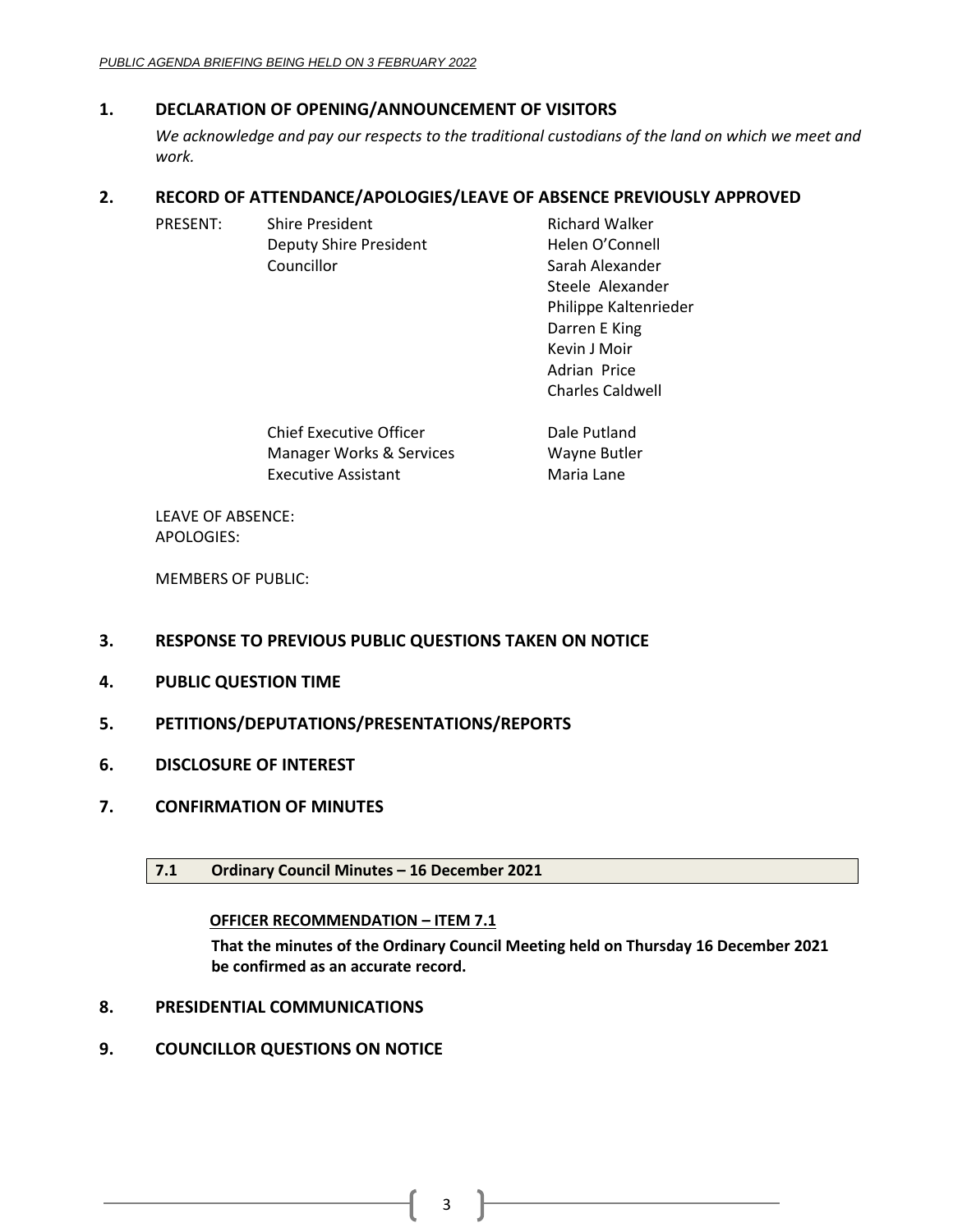#### <span id="page-3-0"></span>**10. REPORTS OF OFFICERS**

#### <span id="page-3-1"></span>**10.1 Manager Works and Services**

Nil

#### <span id="page-3-2"></span>**10.2 FINANCE**

#### <span id="page-3-3"></span>**10.2.1 List of Accounts Paid in December 2021**

| Location:                              | Not applicable                          |
|----------------------------------------|-----------------------------------------|
| <b>Applicant:</b>                      | Not applicable                          |
| File:                                  | FM/1/002                                |
| <b>Disclosure of Officer Interest:</b> | None                                    |
| Date:                                  | 27/01/2022                              |
| Author:                                | Ben Robinson – Finance Manager          |
| <b>Authorising Officer:</b>            | Dale Putland – CEO                      |
| <b>Attachments:</b>                    | Yes - List of Accounts Paid in December |

#### **SUMMARY**

In accordance with the *Local Government (Financial Management) Regulations 1996* the list of accounts paid in December 2021 are presented to Council.

\_\_\_\_\_\_\_\_\_\_\_\_\_\_\_\_\_\_\_\_\_\_\_\_\_\_\_\_\_\_\_\_\_\_\_\_\_\_\_\_\_\_\_\_\_\_\_\_\_\_\_\_\_\_\_\_\_\_\_\_\_\_\_\_\_

## **BACKGROUND**

This report presents accounts/invoices received for the supply of goods and services, salaries and wages, and the like which were paid during the period 01 to 31 December 2021.

#### **COMMENT**

The attached listing represents accounts/invoices the shire paid by cheque or electronic means during the period 01 to 31 December 2021.

#### **CONSULTATION**

Nil

### **STATUTORY OBLIGATIONS**

Local Government (Financial Management) Regulations 1996, Regulations 12 and 13 apply and are as follows:

*12. Payments from municipal fund or trust fund*

*(1) A payment December only be made from the municipal fund or the trust fund —*

*(a) if the local government has delegated to the CEO the exercise of its power to make payments from those funds — by the CEO; or*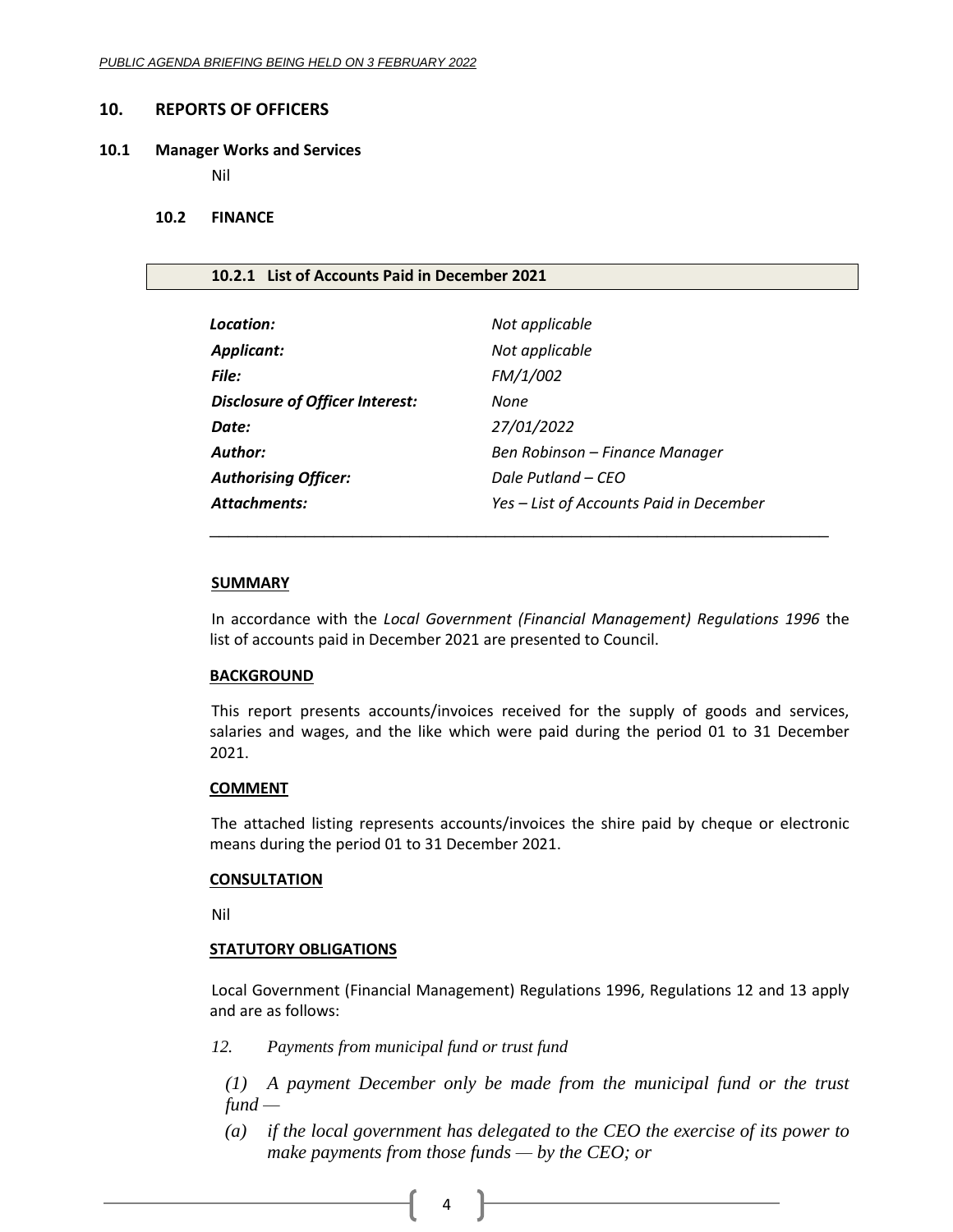*(b) otherwise, if the payment is authorised in advance by a resolution of the council.*

- *(2) The council must not authorise a payment from those funds until a list prepared under regulation 13(2) containing details of the accounts to be paid has been presented to the council.*
- *13. Lists of accounts*
- *(1) If the local government has delegated to the CEO the exercise of its power to make payments from the municipal fund or the trust fund, a list of accounts paid by the CEO is to be prepared each month showing for each account paid since the last such list was prepared —*
- *(a) the payee's name;*
- *(b) the amount of the payment;*
- *(c) the date of the payment; and*
- *(d) sufficient information to identify the transaction.*
- *(2) A list of accounts for approval to be paid is to be prepared each month showing —*
- *(a) for each account which requires council authorisation in that month —*
	- *(i) the payee's name;*
	- *(ii) the amount of the payment; and*
	- *(iii) sufficient information to identify the transaction;*

*and*

- *(b) the date of the meeting of the council to which the list is to be presented.*
- *(3) A list prepared under sub regulation (1) or (2) is to be —*
	- *(a) presented to the council at the next ordinary meeting of the council after the list is prepared; and*
	- *(b) recorded in the minutes of that meeting.*

# **POLICY IMPLICATIONS**

Council's Authority to Make Payments Policy has application.

### **BUDGET/FINANCIAL IMPLICATIONS**

Account payments accorded with a detailed 2021-22 Annual Budget

# **STRATEGIC IMPLICATIONS**

Nil

# **VOTING REQUIREMENTS**

Simple Majority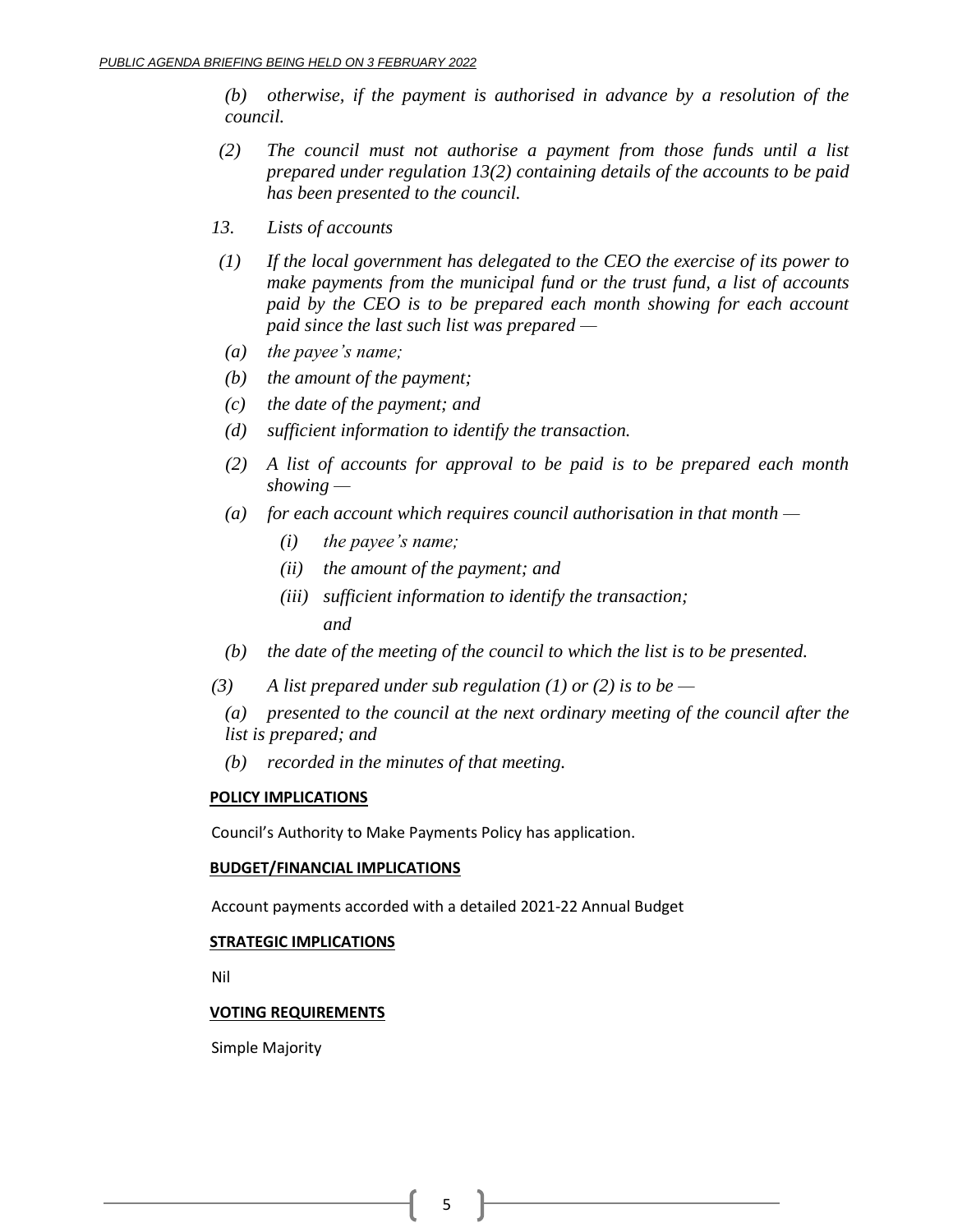#### **OFFICER RECOMMENDATION – Item 10.2.1**

**That at its February 2022 ordinary meeting Council receive as presented the list of accounts paid in December 2021, totalling \$940,756.98 from Municipal account, \$40,504.05 from Police Licensing account and \$13.02 from Boyup Brook Early Learning Centre account, as represented by:**

| <b>Municipal Cheques</b>             | 20544 - 20546       |    | 10.021.79    |
|--------------------------------------|---------------------|----|--------------|
| <b>Municipal Electronic Payments</b> | EFT11687 - EFT11840 |    | \$675,129.44 |
| <b>Municipal Direct Payments</b>     |                     | S. | 255,605.75   |
| <b>Police Licensing Payments</b>     |                     | S  | 40,504.05    |
| <b>BBELC Payments</b>                |                     | S  | 13.02        |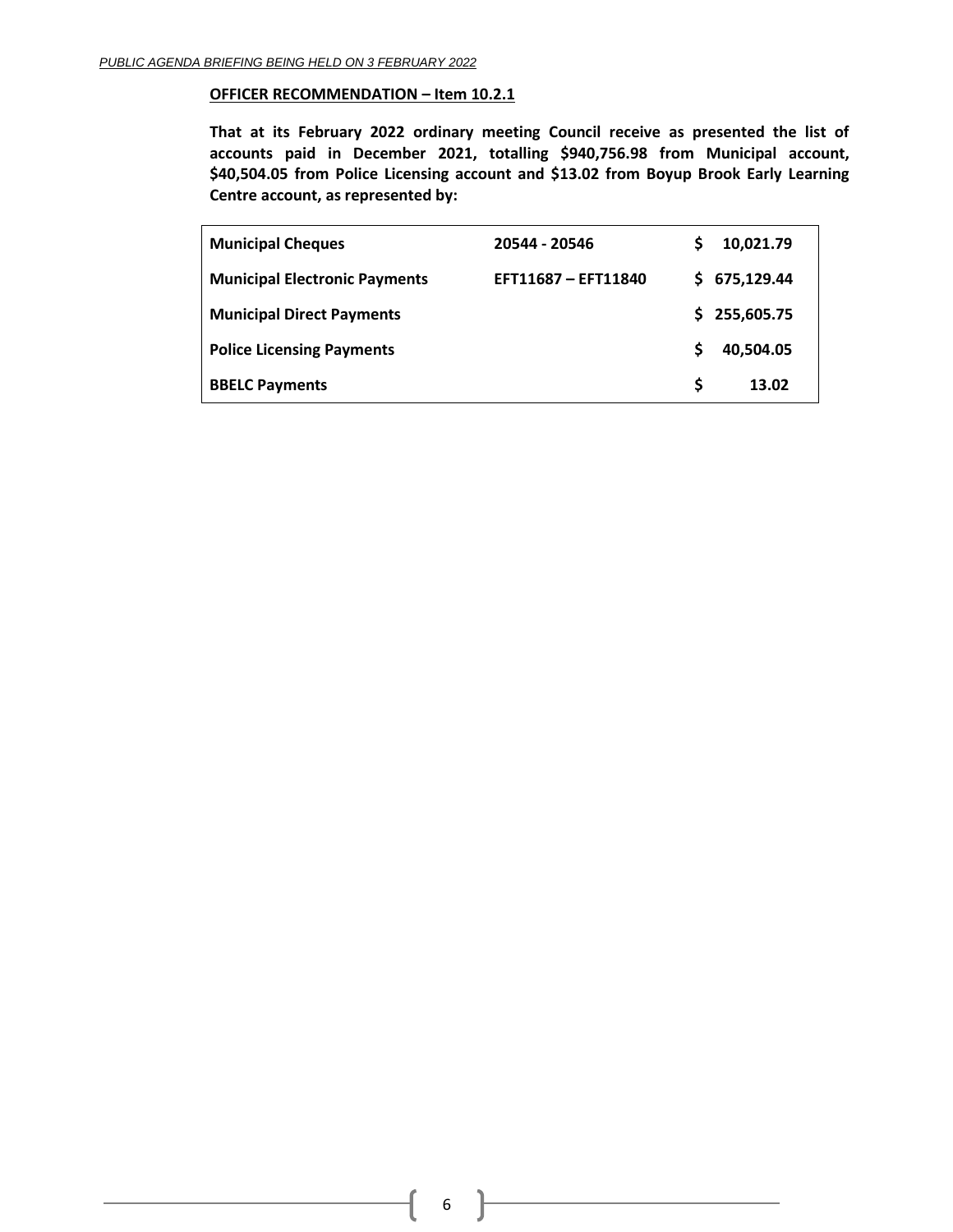| Location:<br><b>Applicant:</b>         | Not applicable<br>Not applicable       |
|----------------------------------------|----------------------------------------|
| File:                                  | FM/10/003                              |
| <b>Disclosure of Officer Interest:</b> | None                                   |
| Date:                                  | 24 January 2022                        |
| <b>Authors:</b>                        | D Long - Finance Consultant            |
| <b>Authorizing Officer:</b>            | Dale Putland - Chief Executive Officer |
| Attachments:                           | Yes                                    |

*\_\_\_\_\_\_\_\_\_\_\_\_\_\_\_\_\_\_\_\_\_\_\_\_\_\_\_\_\_\_\_\_\_\_\_\_\_\_\_\_\_\_\_\_\_\_\_\_\_\_\_\_\_\_\_\_\_\_\_\_\_\_\_\_\_\_\_\_\_\_\_\_\_\_\_\_\_\_\_\_\_*

## <span id="page-6-0"></span>**10.2.2 31 December 2021 Statement of Financial Activity**

#### **SUMMARY**

The Monthly Financial Report for 31 December 2021 is presented for Council's consideration.

#### **BACKGROUND**

The Local Government Act 1995 and the Local Government (Financial Management) Regulations 1996 require local governments to prepare monthly reports containing the information that is prescribed.

The Regulations require local governments to prepare annual budget estimates and month by month budget estimates so that comparatives can be made to Year to Date (YTD) Actual amounts of expenditure, revenue and income, and materials variances can be commented on.

### **COMMENT**

The Shire prepares the monthly financial statements in the statutory format along with other supplementary financial reports consisting of:

- (a) Statement of Comprehensive Income by Function/Program;
- (b) Statement of Comprehensive Income by Nature/Type;
- (c) Statement of Financial Activity;
- (d) Summary of Net Current Asset Position;
- (e) Statement of Explanation of Material Variances;
- (f) Statement of Financial Position;
- (g) Statement of Cash Flows;
- (h) Detailed Operating and Non-Operating Schedules;
- (i) Statement of Cash Back Reserves; and
- (j) Loan Borrowings Statement.

At its budget meeting, Council adopted a material variance threshold of \$10,000 or 10%. For interpretation purposes, this means any variance at Function/Program level that is greater than 10% and exceeds \$10,000 in value is reported on and commentary is provided to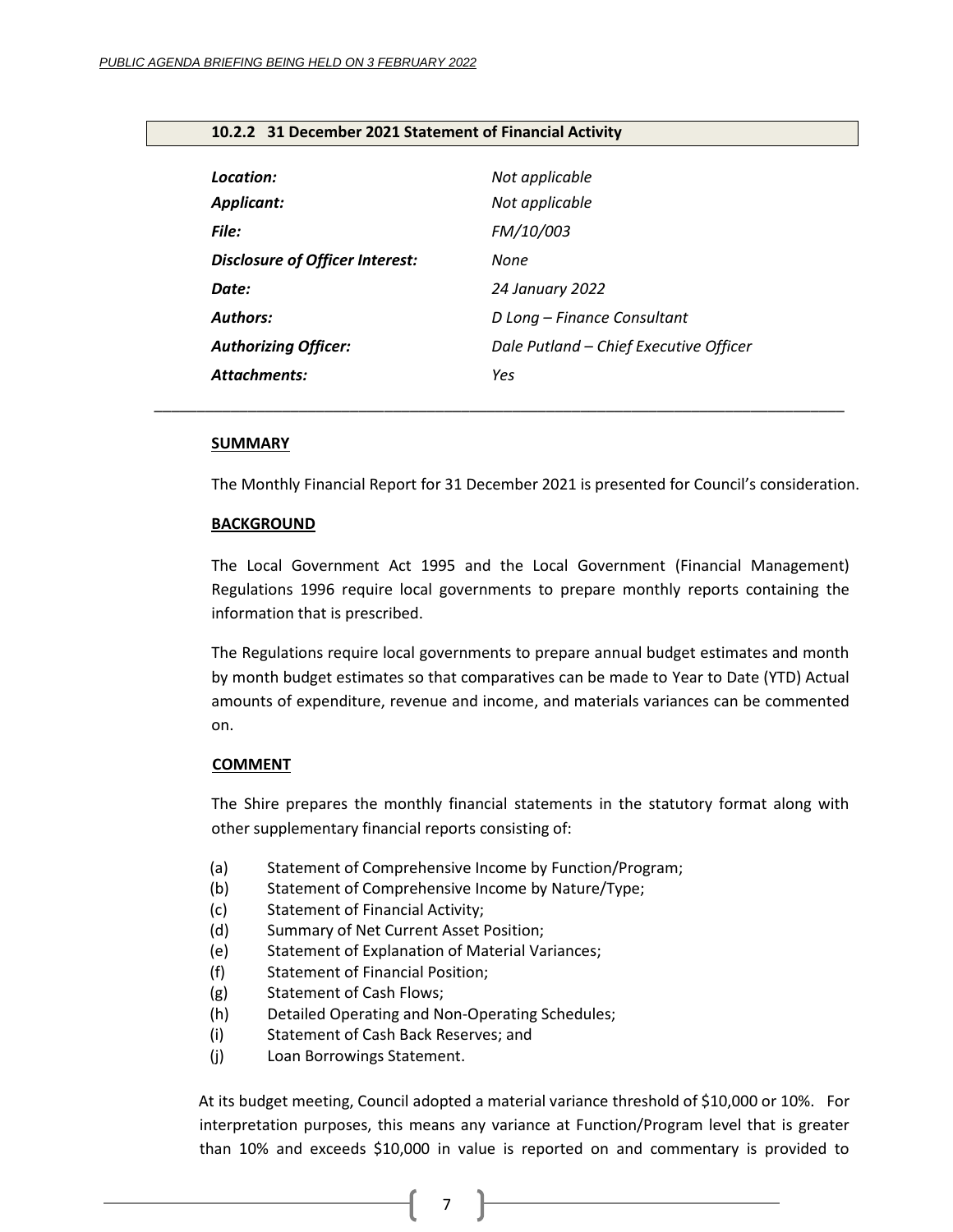explain the YTD budget estimate to YTD actual variance. The material variance is shown on the Statement of Financial Activity, in accordance with the *Local Government (Financial Management) Regulations 1996*.

The material variance commentary is now provided in a separate statement, called the Statement of Explanation of Material Variances. This statement categorises the variance commentary according to reporting Functions/Programs and groups the variances by Operating Revenue, Operating Expenditure, Non-Operating/Capital Revenue, and Capital Expenditure.

The Statement of Financial Activity as at 31 December shows a closing surplus of \$3,732,235.

# **CONSULTATION** – Nil

# **STATUTORY OBLIGATIONS**

Local Government Act 1995

Section 6.4–Specifies that a local government is to prepare such other financial reports as are prescribed.

Local Government (Financial Management) Regulations 1996:

Regulation 34 states:

- (1) A local government is to prepare each month a statement of financial activity reporting on the sources and applications of funds, as set out in the annual budget under regulation 22(1)(d) for that month in the following detail:
	- (a) annual budget estimates, taking into account any expenditure incurred for an additional purpose under section 6.8(1)(b) or (c);
	- (b) budget estimates to the end of month to which the statement relates;
	- (c) actual amounts of expenditure, revenue and income to the end of the month to which the statement relates;
	- (d) material variances between the comparable amounts referred to in paragraphs (b) and (c);
	- (e) the net current assets at the end of the month to which the statement relates.

Sub regulations 2, 3, 4, 5, and 6 prescribe further details of information to be included in the monthly statement of financial activity.

# **POLICY IMPLICATIONS** – Nil

# **BUDGET/FINANCIAL IMPLICATIONS**

As presented in the attached reports.

### **STRATEGIC IMPLICATIONS** - Nil

**VOTING REQUIREMENTS** – Simple Majority

# **OFFICER RECOMMENDATION – Item 10.2.2**

**That Council receive the Monthly Financial Report for 31 December 2021, as presented.**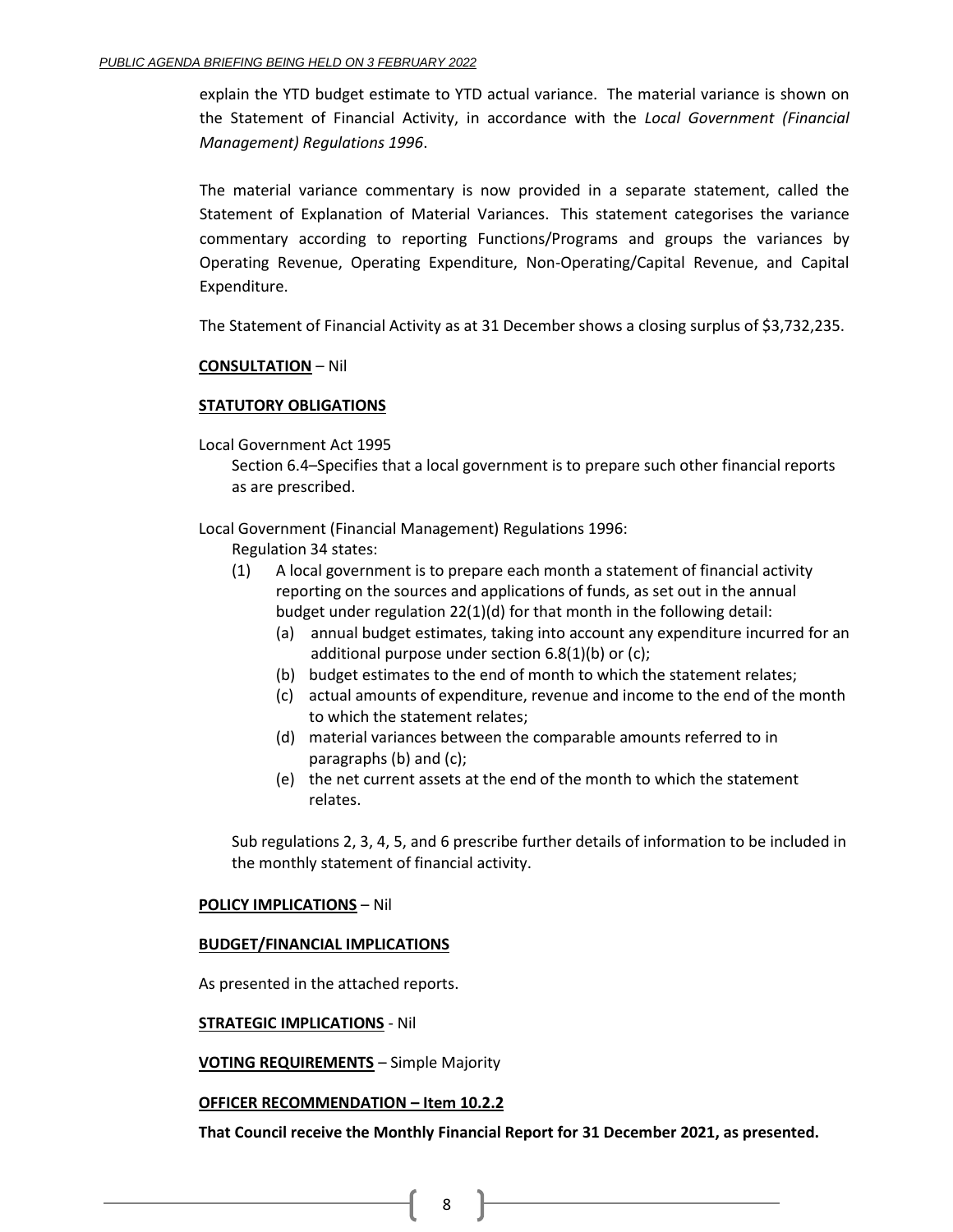<span id="page-8-0"></span>**10.3 PLANNING**

Nil

### <span id="page-8-2"></span><span id="page-8-1"></span>**10.4 CHIEF EXECUTIVE OFFICER**

# **10.4.1 Warren Blackwood Alliance of Councils Climate Change Impact Reference Group – Nomination of 2 Council representatives**

| Location:                       | N/A                                    |
|---------------------------------|----------------------------------------|
| Applicant:                      | Nil                                    |
| Disclosure of Officer Interest: | Nil                                    |
| Date:                           | 3 December 2022                        |
| Author:                         | Maria Lane – Executive Assistant       |
| <b>Authorizing Officer:</b>     | Dale Putland - Chief Executive Officer |
| Attachments:                    | N/A                                    |

\_\_\_\_\_\_\_\_\_\_\_\_\_\_\_\_\_\_\_\_\_\_\_\_\_\_\_\_\_\_\_\_\_\_\_\_\_\_\_\_\_\_\_\_\_\_\_\_\_\_\_\_\_\_\_\_\_\_\_\_\_\_\_\_\_\_\_\_\_\_\_\_\_\_\_\_\_\_

### **SUMMARY**

At the ordinary Council Meeting held on 25 February 2021 Council resolved to join the Warren Blackwood Alliance of Council's Climate Change Impact Reference Group – Resolution # 21/2/19.

The Shire is committed to the WALGA Regional Climate Alliance Program for a minimum of two years and will, as per correspondence sent to the Blackwood Alliance of Council's on 18<sup>th</sup> June 2021:

- 1. Provide a financial contribution of up to \$5000 per year to support the implementation of identified projects;
- 2. Provide a venue for meetings of the Climate Change Impact Reference Group (approximately 3 half days per year);
- 3. Continue to provide 2 Councillors and 1 staff member on the Climate Change Impact Reference Group meetings;
- 4. Provide a hot desk within the Shire Administration Office for the appointed coordinator to utilise as needed; and
- 5. Provide in-kind support, such as staff time, to support the coordinators activities.

# **BACKGROUND**

The Shire of Bridgetown Greenbushes has been a member of the WBAC for approximately 20 years along with the Shire of Manjimup and Nannup. The Shire of Donnybrook-Balingup has also recently joined this regional grouping of Councils.

9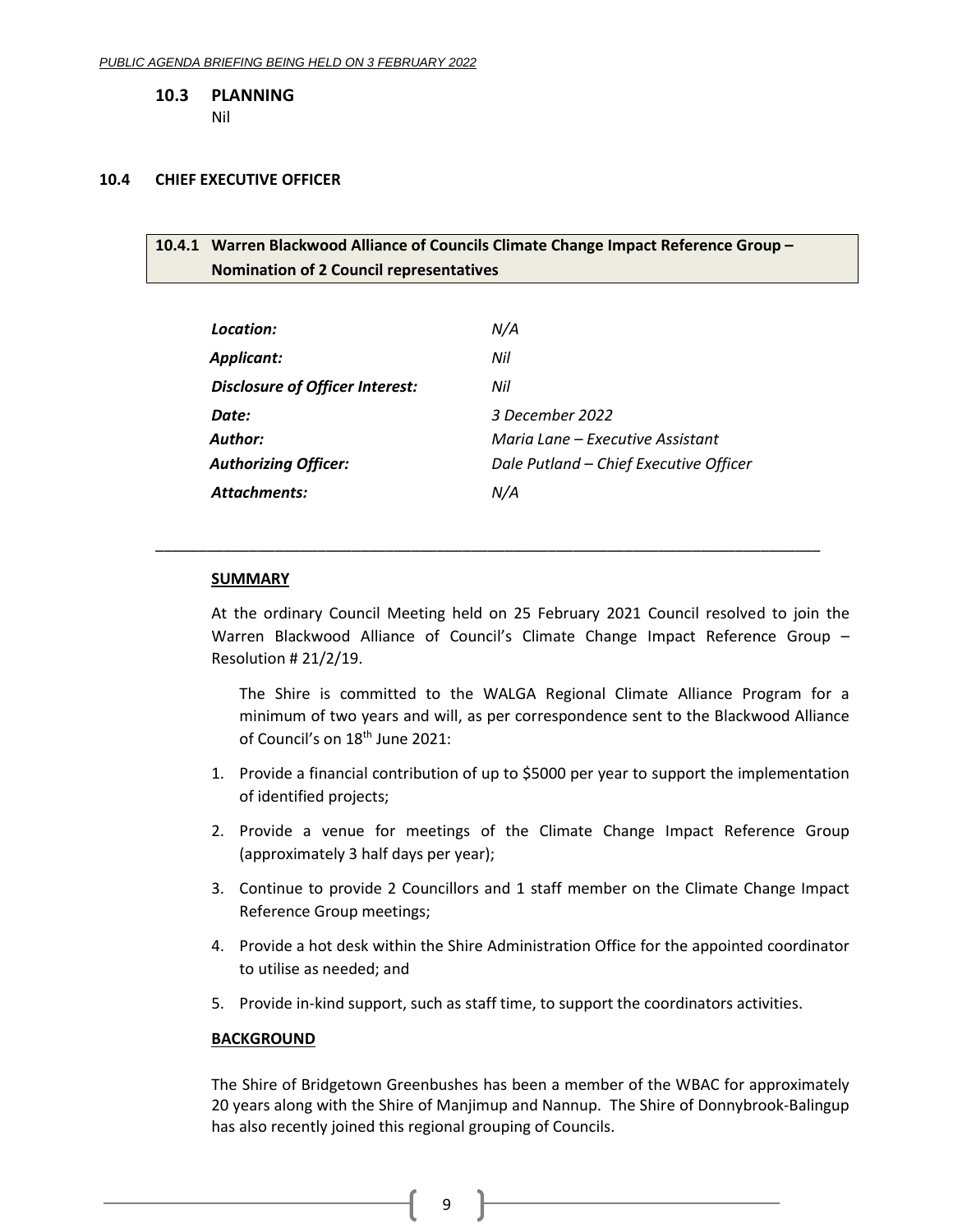The purpose of the Climate Change Working Group is to establish a subregional climate change policy that includes recommendations for practical and achievable adaption and mitigation strategies applicable to the WBAC and its member local governments.

The Working Group is further mandated to provide recommendations to WBAC on practical and achievable climate change mitigation and adaption strategies for incorporation into strategic plans. The Working Group is also mandated to provide recommendations to the Shire's on practical and achievable climate change mitigation and adaption strategies for future consideration in strategic planning processes.

We will be requesting that the purpose of the Working Group will be expanded to include the development of a climate change declaration for each participating Shire.

### **CONSULTATION**

WBAC

## **STATUTORY OBLIGATIONS** - Nil

## **POLICY IMPLICATIONS**

Refer to O.03 Tourism.

## **BUDGET/FINANCIAL IMPLICATIONS**

In-kind support

# **STRATEGIC IMPLICATIONS**

Strategic Community Plan 2021-2031

Tourism: Strong desire to develop tourism in Boyup Brook and increase tourism promotion, develop tourist attractions, improve tourist information and signage.

### **SUSTAINABILITY IMPLICATIONS**

- ➢ **Environmental**
	- N/A
- ➢ **Economic**
	- Refer to the *Strategic Implications* section in this report.
- ➢ **Socia**l N/A

# **VOTING REQUIREMENTS**

Simple majority

# **OFFICER RECOMMENDATION – Item 10.4.1**

**That Council nominate Cr\_\_\_\_\_\_\_\_\_\_ and Cr \_\_\_\_\_\_\_\_\_\_\_\_\_\_ as members of the Warren Blackwood Alliance of Councils Climate Change Impact Reference Group.**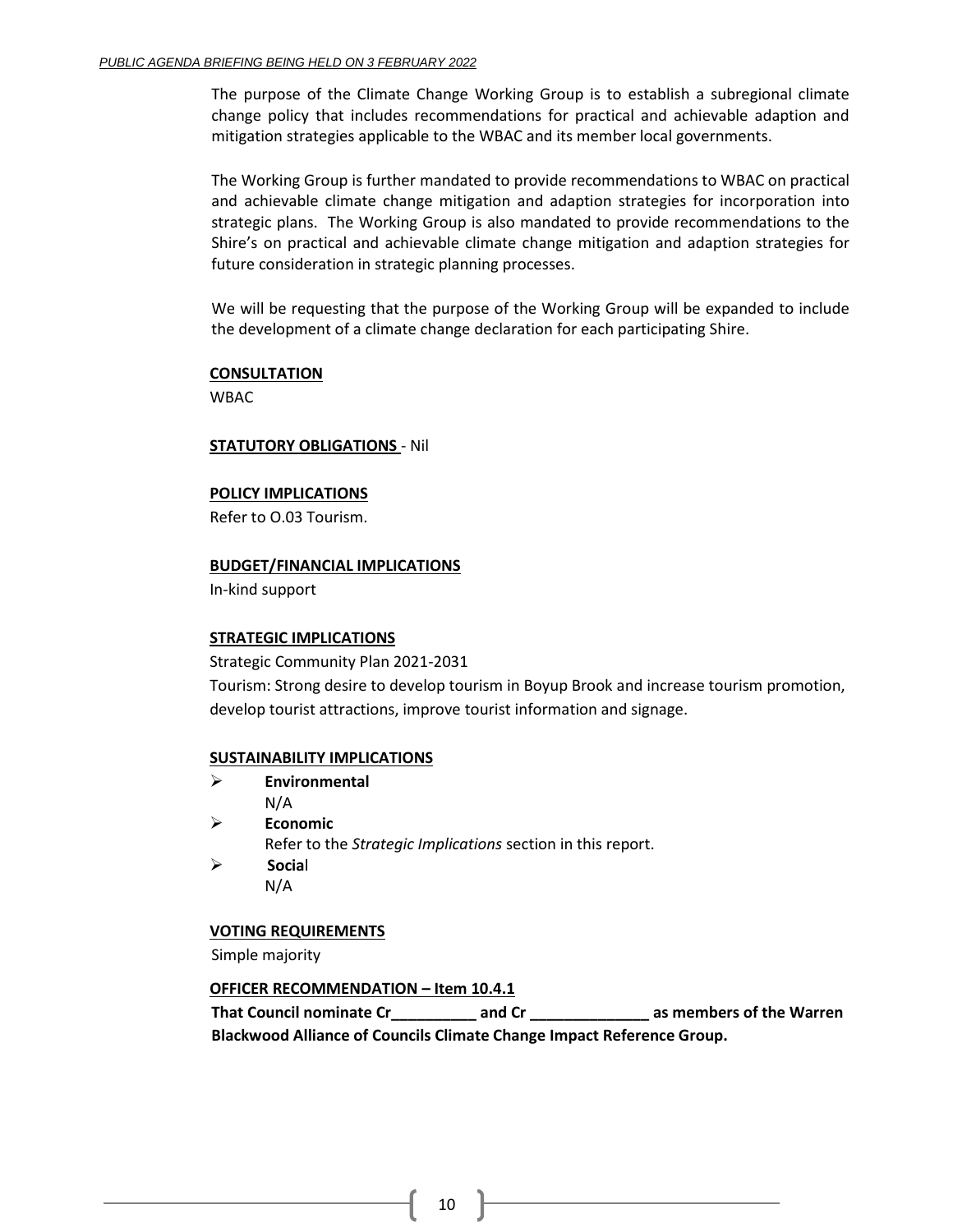### <span id="page-10-0"></span>**10.4.2 Local Government Act Review**

| Location:<br><b>Applicant:</b> | Shire of Boyup Brook<br>N/A                                                                                                                                                                                                                              |
|--------------------------------|----------------------------------------------------------------------------------------------------------------------------------------------------------------------------------------------------------------------------------------------------------|
| <b>Disclose of Interest:</b>   | CEO - Some elements may relate to contractual arrangements.<br>Councillors - Some elements may result in the number of<br>Councillors being elected to Council being reduced, changes to the<br>electoral process and abolishment of Wards in the Shire. |
| Date:                          | 28 January 2022                                                                                                                                                                                                                                          |
| Author:                        | Dale Putland - Chief Executive Officer                                                                                                                                                                                                                   |
| <b>Authorizing Officer:</b>    | Dale Putland - Chief Executive Officer                                                                                                                                                                                                                   |
| <b>Attachments:</b>            | Local Government Act Review Summary of Changes and proposed<br>response.                                                                                                                                                                                 |

#### **PURPOSE**

The State Government have recently advised of a consultation period, which is due to close on 25 February 2022 on the proposed Local Government Act legislative reforms. Some of the proposed reforms have potential to impact significantly on the Shire of Boyup Brook.

\_\_\_\_\_\_\_\_\_\_\_\_\_\_\_\_\_\_\_\_\_\_\_\_\_\_\_\_\_\_\_\_\_\_\_\_\_\_\_\_\_\_\_\_\_\_\_\_\_\_\_\_\_\_\_\_\_\_\_\_\_\_\_\_\_\_\_\_\_\_\_\_\_\_\_

WALGA has prepared a submission on the Local Government Act Reforms. Attachment 1 lists elements of these reforms with an explanation of the rationale behind them and the WALGA response. While many of the WALGA recommendations accord with the Shire of Boyup Brook position, some do not, particularly in relation to abolition of wards and reduction in the number of Councillors. It is therefore recommended that Council make their own submission on the Local Government Act reforms.

## **COMMENT**

The Department of Local Government, Sport and Cultural Industries notes the following:

*"Local government benefits all Western Australians. It is critical that local government works with:*

- *a culture of openness to innovation and change*
- *continuous focus on the effective delivery of services*
- *respectful and constructive policy debate and democratic decision-making*
- *an environment of transparency and accountability to ensure effective public engagement on important community decisions.*

Since first coming to office in 2017, the McGowan Government has already progressed reforms to improve specific aspects of local government performance. This includes new laws that work to improve transparency, cut red tape, and support jobs growth and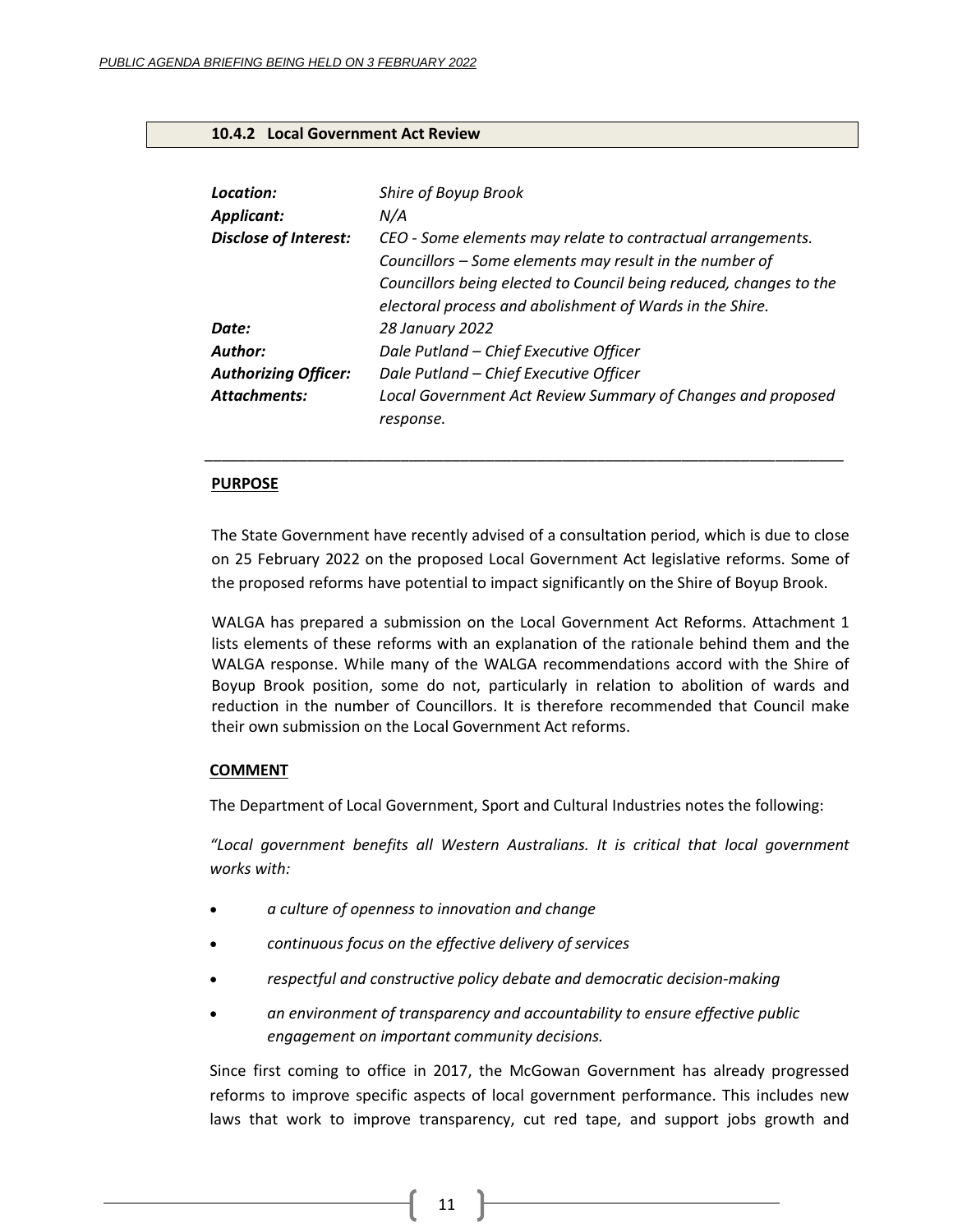economic development - ensuring that local government works for the benefit of local communities.

Based on the significant volume of research and consultation undertaken over the past five years, the Minister for Local Government has now announced the most significant package of major reforms to local government in Western Australia since the Local Government Act 1995 was passed more than 25 years ago. The package is based on six major themes:

1. Earlier intervention, effective regulation and stronger penalties;

2. Reducing red tape, increasing consistency and simplicity;

3. Greater transparency and accountability;

4. Stronger local democracy and community engagement;

5. Clear roles and responsibilities; and

6. Improved financial management and reporting.

As a general comment, several of the proposed reforms seem to duplicate existing local government processes and are expected to cost local governments substantial amounts of money to carry out in order to be compliant.

Others, such as the introduction of independent persons onto Audit Committees, seem to insinuate a distrust of local governments at a State level to be able to govern their own affairs appropriately, and in accordance with legislative requirements.

While responses to most of the proposed changes are adequately addressed through the WALGA submission, Council should make a separate submission addressing elements where the Shire's position may differ. In particular, it is recommended that Council make a submission regarding the proposed removal of wards and reduction in the number of Shire Councillors. Council has recently considered a ward review, retaining wards and a 9 member Council. Recommended a submission to retain wards and a 9 member Council using the ward review as evidence.

# **CONSULTATION**

Councillors and the CEO attended a briefing by WALGA with Councillors from the Warren Blackwood Alliance of Councils.

Consultation has also occurred with elected members and CEOs from Local Government Members of the Warren Blackwood Alliance of Councils and other Local Governments in the WALGA South West Country Zone.

# **STATUTORY OBLIGATIONS**

The reforms relate to the Local Government Act 1995, an Act of State Parliament that has now been substantially in place since 1996, some 25 years. If enacted, all Western Australian Local Governments will be required to amend their policies, procedures and practices to accord with the amended Act.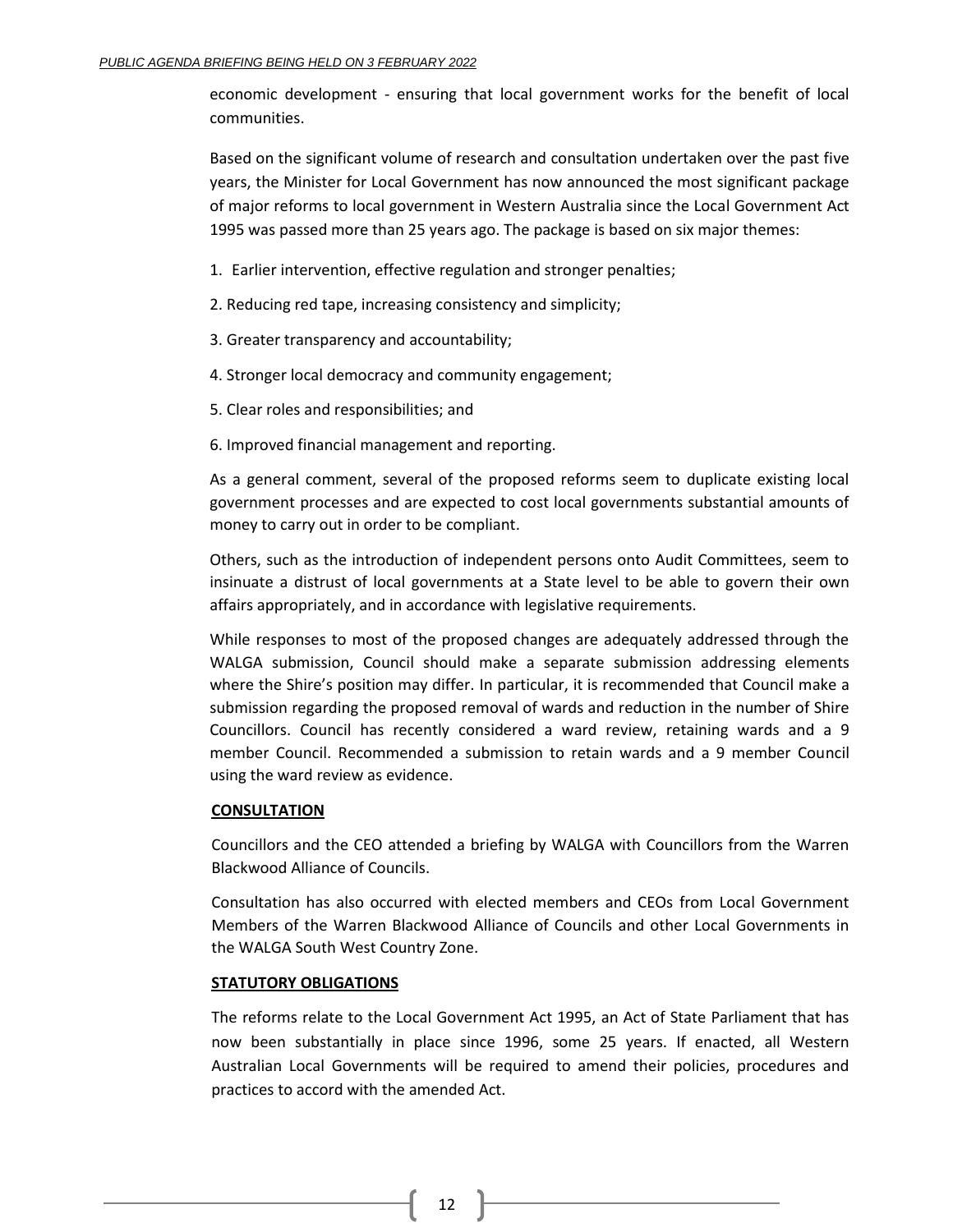## **POLICY IMPLICATIONS**

Prospective amendments to the Local Government Act 1995 may require reconsideration of several strategic and policy positions of the Shire of Boyup Brook.

## **BUDGET/FINANCIAL IMPLICATIONS**

Should aspects with financial implications be included in the new Act, the cost of those aspects will need to be factored into the local governments operational budget.

The cost to carry out these proposed reforms is expected to be financially severe to the local government.

Therefore, it is in Council's interest to advocate that the cost of the proposed reforms be borne by the State Government.

A recommendation to this effect will be included in the Officer recommendation and included with the submission to DLGSC.

## **VOTING REQUIREMENT**

Absolute Majority required: Yes.

## **OFFICER RECOMMENDATION - ITEM 10.4.2**

**That Council:**

- **1. Make a formal submission on the proposed local government reforms outlining the key areas of Council concern as identified in Attachment 1.**
- **2. Request that the cost of implementing the proposed reforms if adopted are borne by the State Government to prevent an additional financial burden being placed on Shire ratepayers.**

# <span id="page-12-0"></span>**11 COMMITTEE MINUTES**

<span id="page-12-1"></span>**11.1 Annual Awards Committee Minutes**

### <span id="page-12-2"></span>**OFFICER RECOMMENDATION – ITEM 11.1**

**That the unconfirmed minutes of the Annual Awards Committee held on Thursday, 18 November 2021 be received.**

# <span id="page-12-3"></span>**12 MOTION OF WHICH PREVIOUS NOTICE HAS BEEN GIVEN**

Nil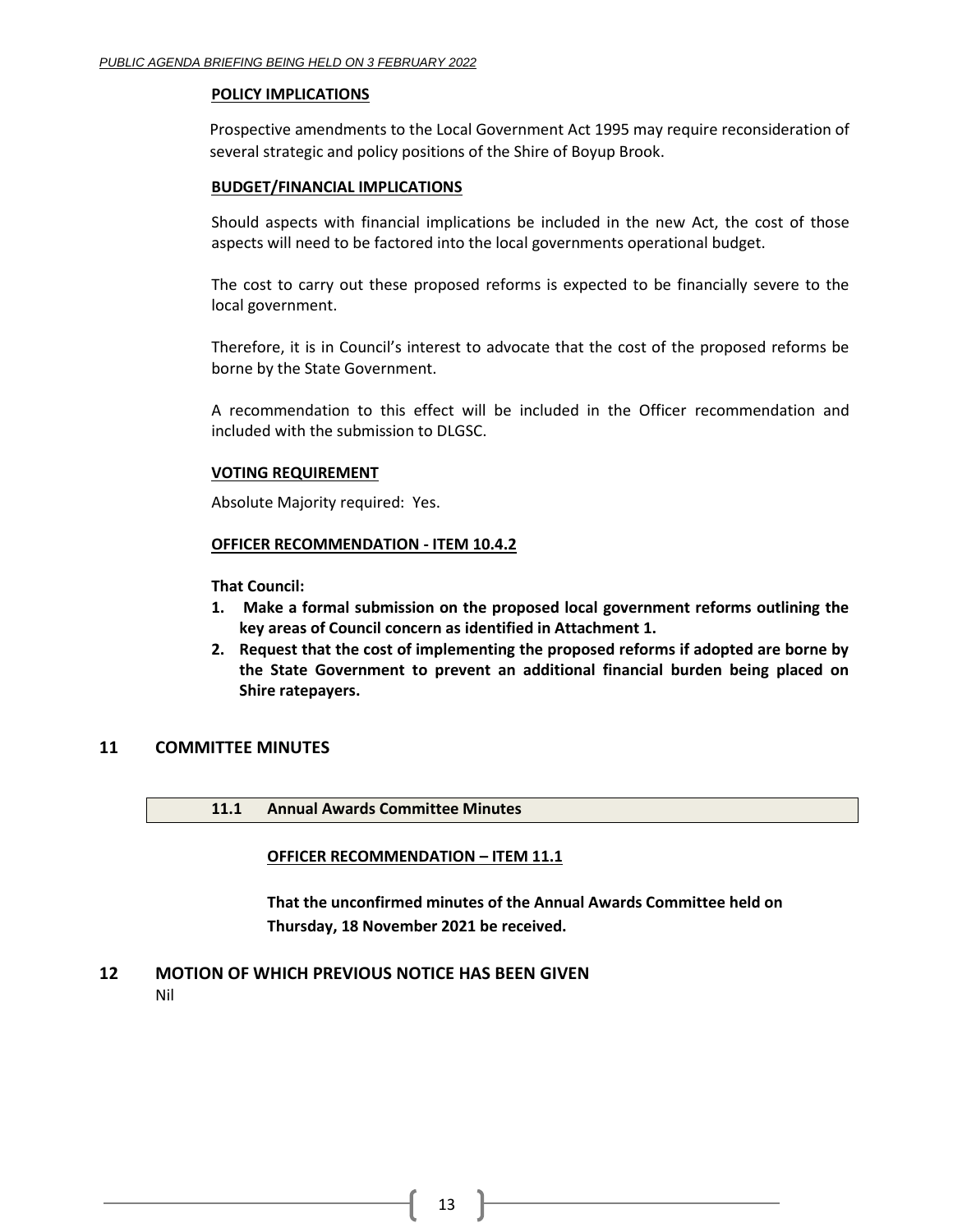# <span id="page-13-1"></span><span id="page-13-0"></span>**13 URGENT BUSINESS BY APPROVAL OF THE PRESIDENT OR A MAJORITY OF COUNCILLORS PRESENT**

<span id="page-13-2"></span>**13.1 Designated Area Migration Agreement (DAMA)**

| Location                      | N/A                                                            |
|-------------------------------|----------------------------------------------------------------|
| <b>Applicant</b>              | N/A                                                            |
| <b>File</b>                   | DAMA                                                           |
| <b>Disclosure of Interest</b> | Nil                                                            |
| Date                          | <b>March 2020</b>                                              |
| Author                        | Dale Putland Chief Executive Officer                           |
| <b>Authorising Officer</b>    | Dale Putland - Chief Executive Officer                         |
| <b>Attachments</b>            | Attachment 1 - DAMA documents including original MOU, Business |
|                               |                                                                |

*Case and proposed contributions*

\_\_\_\_\_\_\_\_\_\_\_\_\_\_\_\_\_\_\_\_\_\_\_\_\_\_\_\_\_\_\_\_\_\_\_\_\_\_\_\_\_\_\_\_\_\_\_\_\_\_\_\_\_\_\_\_\_\_\_\_\_\_\_\_\_\_\_\_

*included professions.*

*Attachment 2 – Currently proposed MOU*

*Attachment 3 –Currently proposed list of financial contributions Attachment 4 – DAMA Frequently asked questions including list of* 

#### **SUMMARY**

In late 2019, the Shire of Boyup Brook was requested to enter into an arrangement for establishment of a Designated Area Migration Agreement (DAMA) with the Commonwealth Government to allow for specific visas aimed to address skill shortages in the South West region. The DAMA was an initiative of the Shire of Dardanup.

The Shire was requested to contribute \$5,000 per year to support the DAMA, but after the issue was discussed with Council, the Shire advised the Shire of Dardanup that it was not able to assist with funding of the DAMA.

The South West DAMA has now been signed off by the relevant minister and the Shire of Dardanup is now requesting that the Shire of Boyup Brook participate in an MOU agreement for establishment of the DAMA as a non-financial partner.

#### **BACKGROUND / COMMENT**

The DAMA was an initiative of the Shire of Dardanup. The business case prepared by the Shire of Dardanup is included in Attachment 1 with the initial MOU that was proposed.

The Shire of Dardanup proposed that all Local Governments contributed equally to the DAMA. After discussions with between the CEO, former Deputy CEO and Council, the CEO advised the Shire of Dardanup that the Shire of Boyup Brook considered that a rate-based contribution was more appropriate. This proposal was rejected by the Shire of Dardanup and consequentially, the Shire of Boyup Brook declined to contribute financially to the agreement.

The Shire of Dardanup has recently employed an officer to administer the DAMA and the MOU establishes the number of visits to contributing local governments, dependant on the value of their contribution.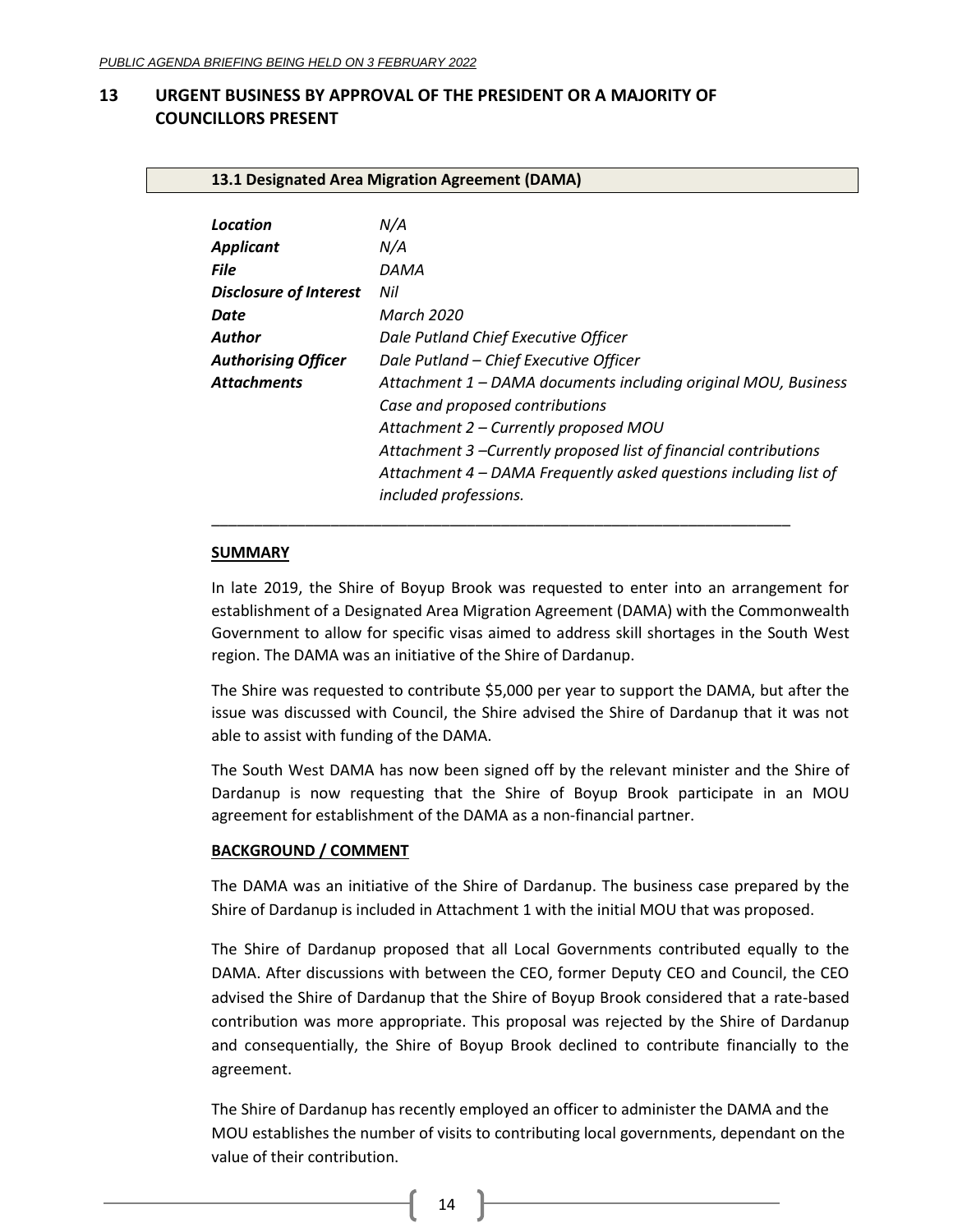In late 2021, the Shire of Dardanup requested that all 12 local governments sign the MOU acknowledging that not all 12 are contributing financially. The proposed MOU and contributions list are included as Attachments 2 and 3 respectively.

Participating as a non-financial member will allow the Shire of Boyup Brook to monitor the success of the DAMA and if a benefit is identified, allow the Shire to become a financial participant in future. It is therefore recommended that the Shire participate in the DAMA as a non-financial member

## **CONSULTATION**

The DAMA has been discussed on several occasions at the Bunbury Geographe Alliance of Councils while the CEO and Shire President were present.

The DAMA was discussed informally with Council in early 2020, however, no formal consultation has been undertaken and Council has not considered a formal report on the matter.

### **STATUTORY OBLIGATIONS**

Nil

## **POLICY IMPLICATIONS**

Nil

**BUDGET/FINANCIAL IMPLICATIONS**

Nil

# **STRATEGIC IMPLICATIONS**

Nil

# **SUSTAINABILITY IMPLICATIONS**

Nil

### **VOTING REQUIREMENTS**

Simple Majority

# **OFFICER RECOMMENDATION – ITEM 13.1**

**That Council resolve to participate in the South West Designated Area Migration Agreement as a non-financial member and authorise the CEO to sign the MOU on the Shire's behalf.**